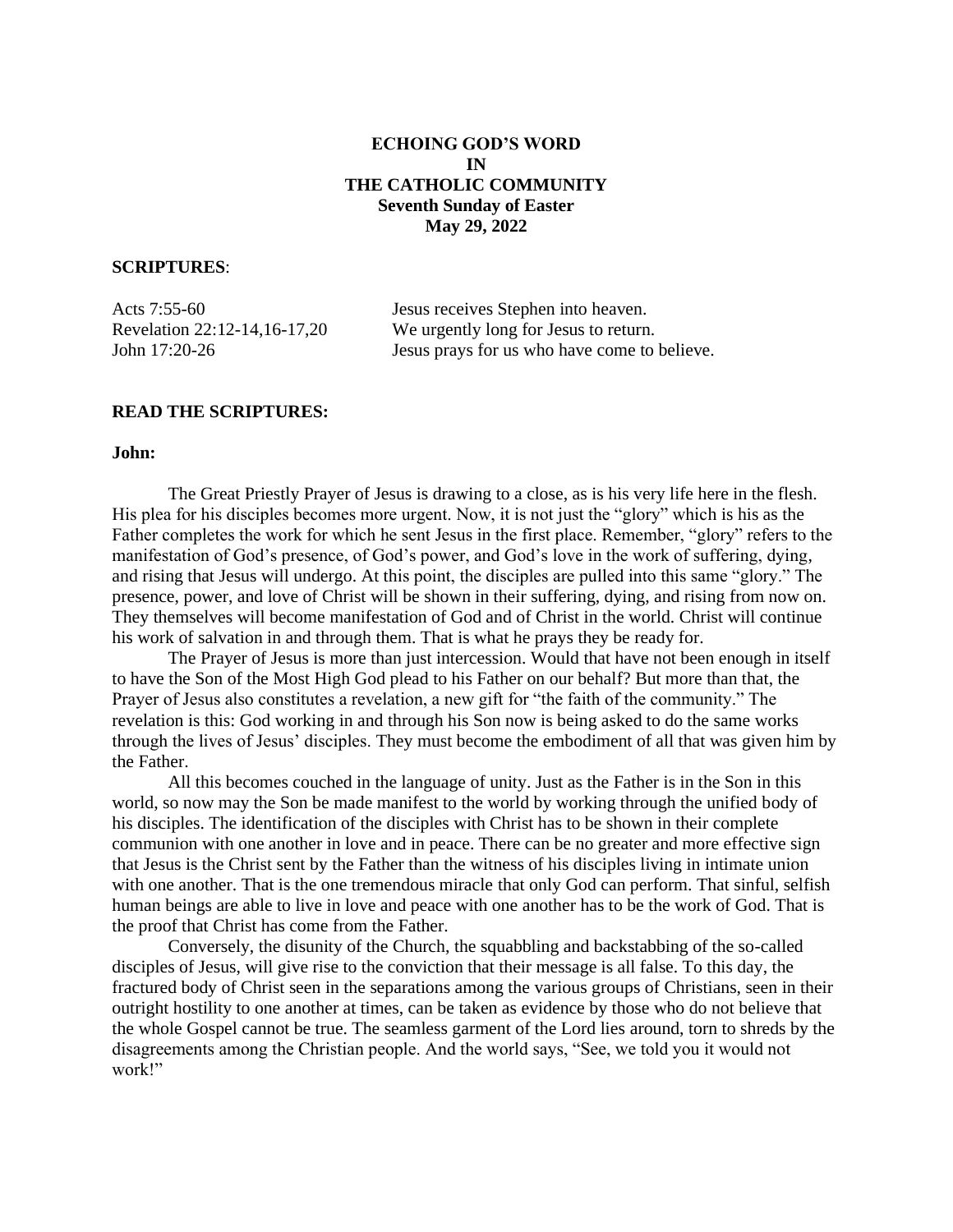#### **Acts:**

Stephen comes on the scene in the New Testament as one of the seven chosen to oversee the distribution of food to widows among the Greek-speaking Jews in Jerusalem. These men have come to be called deacons in Church tradition, but the New Testament does not call them that. They serve in some limited function under the supervision of the apostles who are primarily given to prayer and to preaching. Stephen enrages the other Greek-speaking Jews in Jerusalem when he proclaims that Jesus has been exalted at the right hand of the Father, a phrase that means that Jesus is equal to God in majesty and in power. The author of Acts seems to have drawn a deliberate parallel between what happened to Jesus and what happens to Stephen. Like Jesus, he asks that his executioners be forgiven their sin. The scene also serves to introduce Saul who approves of the execution, goes on to persecute the followers of Jesus, and eventually becomes the great apostle to the Gentiles.

#### **Revelation**:

We come to the end of our annual readings from the Book of Revelation. The Church needs to hear one more time who Jesus is. He shares in the Father's very titles: "The Alpha and the Omega, the Beginning and the End of all history." A final blessing is bestowed on those who have kept themselves pure for God; that is, uncontaminated by the sordid sin of idolatry. The way to do that is to keep washing one's robe in the blood of the Lamb. Now, as never before, the final coming of Christ can be eagerly awaited. He has promised that he would come. We cry out to him, "Come now, Lord Jesus! Come!"

#### **QUESTIONS FOR DISCUSSION**

1. Have you ever asked yourself what kind of person you would have become if you had not known the Lord Jesus Christ? Have you ever tried to imagine what the practical impact has been upon you that the Lord Jesus and his love for you were revealed to you? List and share some of the blessings that you have received from knowing Jesus as Lord and Savior. Tell others how you have become aware of God's love and mercy for you through the indwelling of the Holy Spirit in your heart.

2. Are you aware that the "glory" that was in Jesus has been handed on to the Church? Not the kind of glory that expresses itself in pride and self-centeredness but the kind that shows that the works of salvation are being worked quietly and with humility by the ministries of the Church. Identify some of the works of salvation that are taking place every day in the Church community. How is the "glory" given to the Church being shown by the works undertaken by your parish, by your family, by your faith-sharing group?

3. Discuss the practical impact that results from disunity in the Church. How have factions and disagreements had a negative impact upon your parish? What about the divided witness that is being given by separate churches and denominations in your community? The struggle between socalled "loyal Catholics" and Catholics who are allegedly "disloyal to the pope" causes deep pain in the body of the Catholic Church at this time. Are you aware of these struggles?